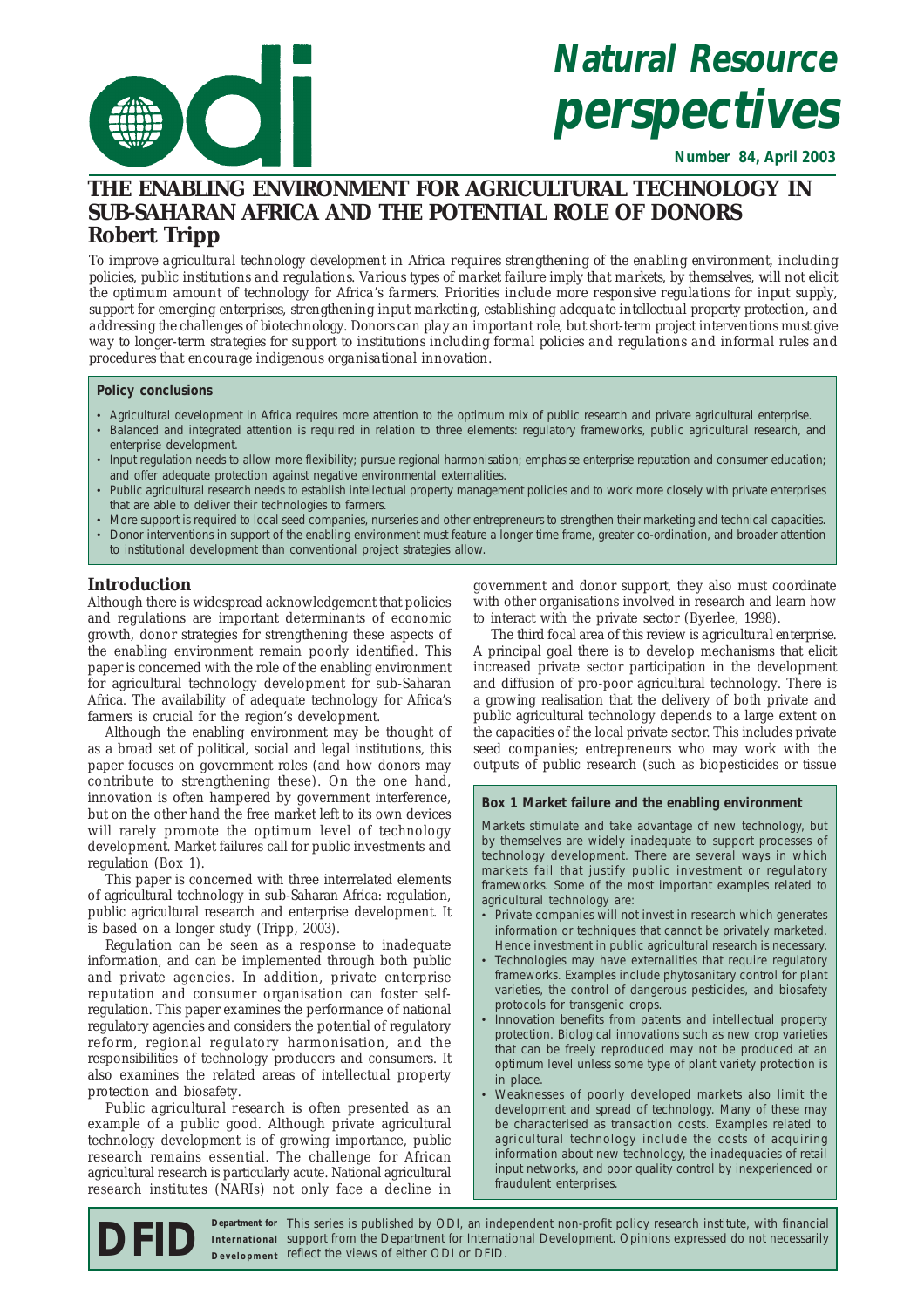culture); and the various types of importers, input dealers, nurseries and other intermediaries who deliver technology to farmers.

This review encourages donor investment in selected actions at the national level in strengthening regulatory frameworks, agricultural enterprise and national research capacities. It also encourages investment in regional processes, such as regulatory harmonisation, commercial associations and research networks. The emphasis is on the importance of institution building to develop local capacities for structuring regulatory frameworks, fostering trustworthy and competent agricultural enterprises and linking public research to commercial agricultural development.

The paper provides a number of examples of opportunities for intervention and suggests strategies for donor support.

## **Opportunities**

#### **Plant variety regulation**

In much of sub-Saharan Africa, until recently, seed regulatory frameworks have been structured in support of national public plant breeding institutes and public seed companies. Under these frameworks, the introduction of foreign or private sector varieties was difficult. However, many countries have seen significant changes in their seed regulatory frameworks in recent years, in response to pressures of liberalisation that encouraged a diversification of the seed sector and made further cuts in chronically inadequate regulatory budgets.

The process of variety release will be much more efficient if there is regional harmonisation of regulations. This will allow varieties approved in one country easy access to neighbouring countries and will stimulate seed trade.

 The most significant progress has been made in Eastern and Central Africa (ECA), in a project initiated through ASARECA (Association for Strengthening Agricultural Research in Eastern and Central Africa) and funded by USAID. The first phase concentrated on Kenya, Tanzania and Uganda. A regional workshop in April 2000 approved a number of changes:

- Public and private breeders may test their varieties anywhere in the region and then enter them in national variety performance trials.
- The mandatory variety performance trial sequence was reduced from three seasons to one season.
- Various institutions, including seed companies, can be accredited to carry out performance trials.
- A common variety catalogue will be produced for the region.

Similar efforts toward seed regulatory harmonisation in southern Africa have been promoted as part of the Sub-Saharan Africa Seed Initiative (SSASI), co-ordinated by the World Bank. A sub-regional workshop including representatives from Malawi, Mozambique, Zambia and Zimbabwe endorsed a number of recommendations for standardising variety release procedures and considering the possibility of regional variety releases, but with no binding follow-up. Activities on regional variety regulation are planned for West Africa, but are still at a preliminary stage.

#### **Seed certification**

In most sub-Saharan African countries, seed certification is mandatory for major food crops. There is widespread realisation that public resources are wholly inadequate for this task. This imbalance is not always obvious because of the low level of commercial seed production in most countries, but there are a number of moves towards licensing seed companies to do their own certification. The regional harmonisation initiatives (described above) also consider changes in seed certification, but in general have made less progress than with variety registration. In the case of ECA, the workshop identified common definitions, classes, and standards for the certification of major crops; agreed that seed companies could be accredited to carry out certification; and promoted the idea of an interagency certification scheme to facilitate cross-border seed trade. Although these changes will help rationalise seed certification, most of them require further work and none move in the direction of voluntary certification.

A particularly important challenge which has yet to be tackled on the regional or national level is the fact that the majority of seed quality problems have their origin closer to the point of sale, rather than with the seed producer. This is related to improper storage, handling or transportation; or fraudulent practices by distributors or dealers. National regulatory management and enforcement are rarely adequate to deal with this, so that farmers are not adequately protected by the current regulatory framework. There is a need to shift regulatory inspection resources from upstream activities to point-of-sale presence.

#### **The interactions of NARIs with local seed companies**

As systems of plant variety protection become established, NARIs have the opportunity to protect their germplasm, to earn royalties, and to use the private sector to promote publicly-developed varieties. NARIs need advice on how to take advantage of IPR legislation; how to negotiate royalties and licences for their germplasm; how to recognise when protection is *not* a good idea; and perhaps most important, how to take better advantage of the emergence of the private seed industry in order to ensure a broader diffusion and uptake of public varieties.

There is much to be learned on both sides. NARIs need to learn how to negotiate, whether to award exclusive access, what the limits of demand are, and how to preserve a propoor stance for technology diffusion. On the other side, many of the private firms are not necessarily as skilled as some would believe when it comes to identifying potential markets or understanding farmers' needs.

#### **Other commercial enterprises**

There are other technological innovations that also deserve attention in relation to agricultural entrepreneurship. Tissue culture is a good example. Although these techniques may be developed by public research, their application is best done by commercial firms, as is happening in Kenya for the production of tissue culture banana plantlets (Wambugu and Kiome, 2001).

Although tissue culture technology may be produced by a commercial, centralised laboratory, other kinds of intermediary are necessary to deliver these products to farmers at the local level. It is possible to imagine the development of small local commercial nurseries that develop reputations among farmers and serve a critical role in ensuring quality control.

A similar argument can be made for promoting innovations in agroforestry, where seed production is often difficult. The issue of identifying the most appropriate type of nursery arrangement for seed and seedling access is a key to promoting agroforestry.

The fine balance between public and private domains characteristic of plant breeding is also evident in crop management technology. There is a necessity to take advantage of public research skills and motivations in technology development, on the one hand, while continuously searching for ways to transfer delivery, and ultimately research, to the private sector. Relevant examples include opportunities for small-scale commercial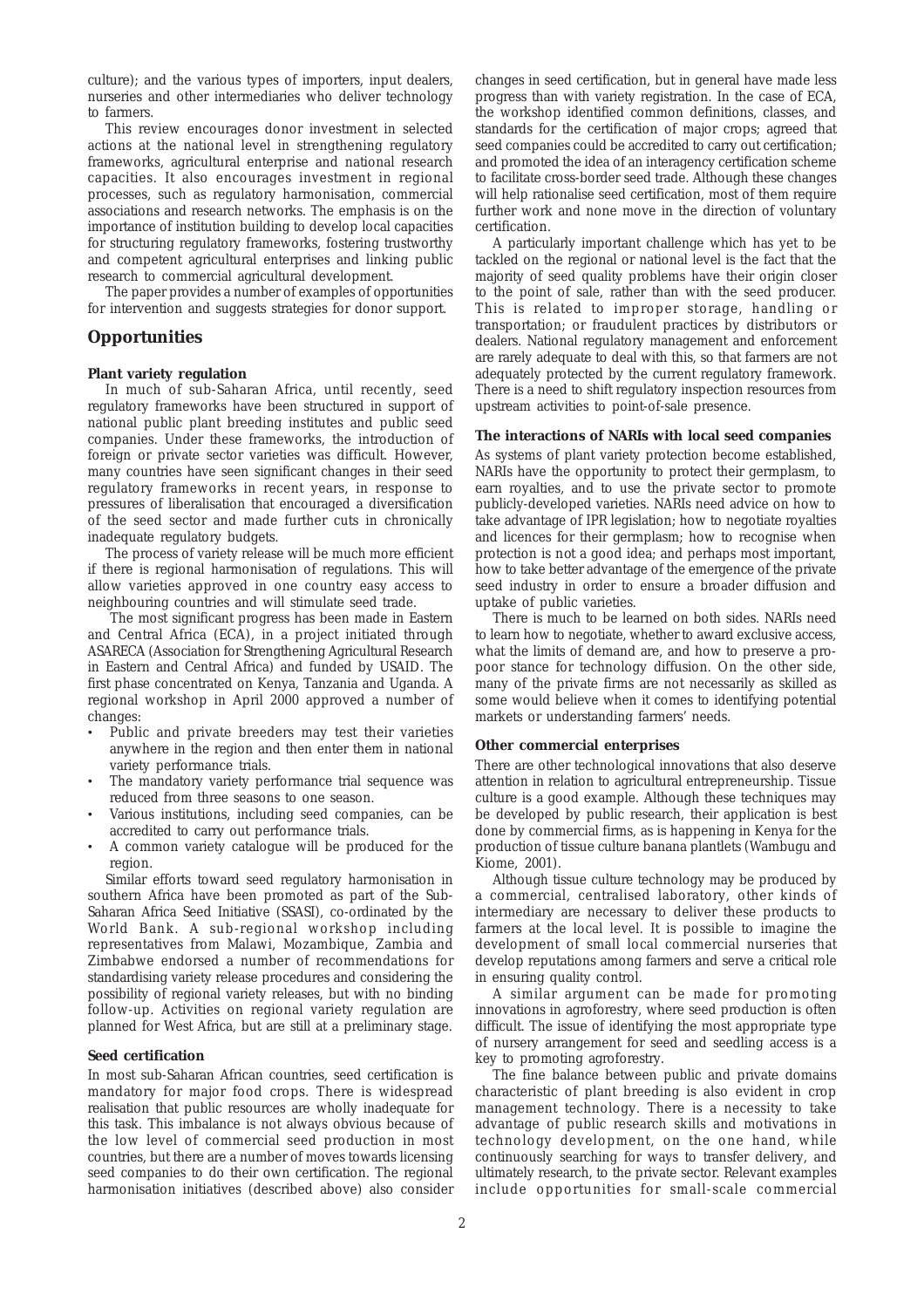development in biopesticides, agricultural machinery, and micro-irrigation technology.

Careful management is required to develop productive public-private links. The incentives for doing the public research need to be sufficient to outweigh the fact that the commercial gain for the innovations will go mostly to the private sector. Relations need to be structured that elicit propoor research and good commercial follow-through and distribution.

#### **Fertiliser regulation**

Liberalisation and structural adjustment have caused most African governments to relinquish the major role in fertiliser provision, with mixed results. In most cases, the prices that farmers pay for fertiliser have risen, often leading to a decline in fertiliser use. On the other hand, private fertiliser distribution capacity has begun to develop, although a number of problems are evident.

Fertiliser is a bulky input with seasonal demand, requiring considerable storage and transportation capacity, and with high working capital requirements. In many countries there was an initial blossoming of private sector activity and then a fairly drastic retrenchment and concentration, with some risk of oligopolistic behaviour (Debrah, 2000).

 These problems point to the need for several types of assistance:

- Better organisation of fertiliser dealers/importers and provision of information on availability of products (for more efficient bulking, importing) and on marketing (possibilities for small packs etc.).
- Better connections between research and dealers to identify the most appropriate products for farmers.
- Better consumer education and protection.

#### **Pesticide and biopesticide regulation**

There is widespread use of chemical pesticides in Africa. In many countries there has always been at least some private participation in pesticide provision, and this role is increasing with liberalisation. The regulatory issues here are more important than for fertilisers, particularly because of the negative externalities associated with pesticide use.

Many African countries give relatively little attention to pesticide regulation. The vast majority of the products are imported, and although a government may decide to ban particularly dangerous products it will rarely have the resources to enforce such a decision. National regulatory agencies are under-funded and some countries do not even have a pesticide registry. There are relatively few efforts at regulatory harmonisation. One important exception is the development of a common pesticide registration protocol for the nine CILSS (Interstate Committee for Drought Control in the Sahel) countries.

With increasing liberalisation there is a wider range of private sector participation in pesticide markets. This is not necessarily a good thing, as many of those selling pesticides, particularly in the informal market, have no capacity to provide information about safe usage. There is increasing evidence of 'leakage' of pesticides from government programmes and unregulated cross-border movement of pesticides (Williamson, 2003). Studies in developing countries have shown a high incidence of fraudulent, outdated and misrepresented products.

The significant environmental and public health problems entailed by excessive use of chemical pesticides have led to a search for alternative products. Many biopesticides offer opportunities for more environmentally-sound technology, often linked to local enterprise development. Many of these products are produced through biological processes (insect rearing, microbial production, etc.) that are best managed close to the environment where they are to be used. Relatively short shelf life is an added incentive for local production. As yet, there are only a few examples of commercially viable biopesticide production in developing countries.

It is not clear how many regulatory hurdles such products will have to clear in sub-Saharan Africa. But there have been instances in other countries where regulatory approval has been severely delayed because the biopesticide has had to pass tests designed for conventional pesticides.

The manufacture of many of these products requires exceptional care in order to prevent potentially serious contamination. These requirements, plus the need for special formulations to improve shelf life and efficacy, indicate that local production of many biopesticides will be handled at a scale and level of sophistication beyond a cottage industry. In addition, there are instances of fraudulent biopesticide products reaching the market in developing countries, and point-of-sale regulation will require new tests and procedures.

#### **Intellectual property protection for new plant varieties**

One of the elements of the agreement on Trade-Related Intellectual Property Rights (TRIPs), instituted in 1994, requires all members of the World Trade Organisation (WTO) to provide some type of intellectual property protection for new plant varieties. In general, progress on enacting legislation is slower than expected, although least developed nations have been given until 2006 to implement the TRIPs agreement.

Although it seems likely that various details of national legislation will be debated and challenged in the coming years, it is important to examine the potential benefits of interim legislation or operating procedures for both public and private research. Regional harmonisation will help stimulate trade, and it will be helpful if national policy makers are well informed about progress and options in neighbouring countries. Countries may also need assistance in seeing that legislation is implemented and enforced in such a way that it stimulates seed system development.

#### **Biotechnology: IP and biosafety**

The use of biotechnology, and particularly the introduction of transgenic crop varieties, implies access to a range of genes, techniques and processes. Most of this technology is owned by firms or institutions in the North. Many biotechnology innovations will have complex ownership, and national IPR systems must be able to accommodate this. The most important issues for developing countries concern approval for access to the relevant technology and the fate of protected genes in released varieties. National IP management capacities need to be strengthened, so that the local private sector can develop and so that NARIs can take better advantage of their own resources in biotechnology and enter into productive agreements with commercial firms.

The introduction of transgenic crops (locally developed or imported) requires the creation of a biosafety capacity. These procedures involve, for the most part, skills and resources not currently found in most African countries and hence imply significant investment in training (and, to some extent, infrastructure). Beyond these technical requirements, the establishment of biosafety protocols also requires the existence of adequate polices and the capacity to implement and maintain the regulatory framework (McLean et al, 2002).

#### **Responses**

There are a number of opportunities for donor support to strengthen the enabling environment for agricultural technology development in sub-Saharan Africa. However,